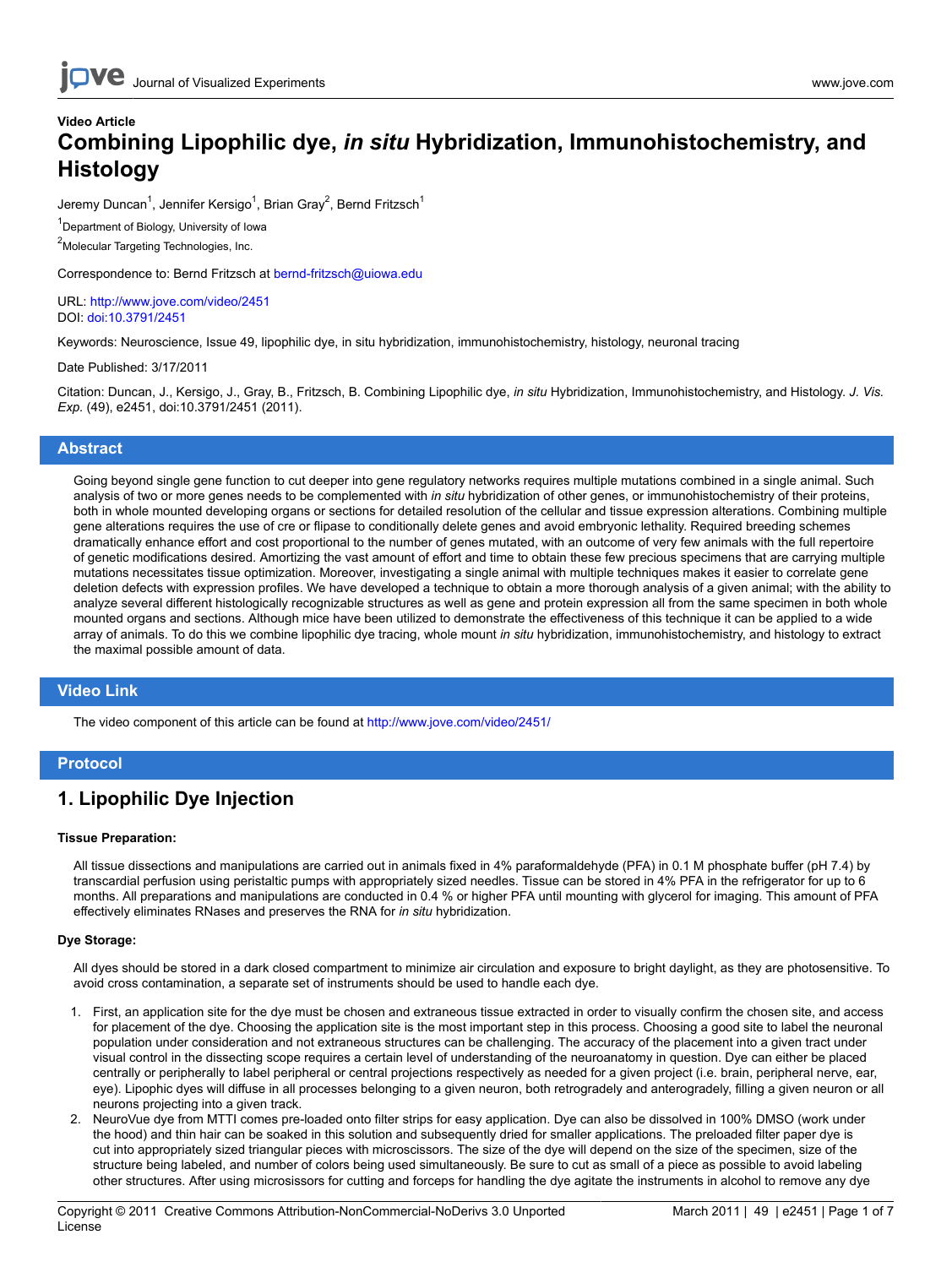residue, then air dry completely, or dab with paper. This is to avoid contaminating the specimen with residual dye on instruments that may label unwanted structures.

- 3. For insertion into soft tissue such as brain the filter can be directly inserted using a point of the filter triangle to pierce the tissue. For more rigid tissues make an incision to allow easier insertion of dye. Do not use a dissecting needle to push filter into tissue. This can cause inaccurate placement and disruption of the tissue. Insert alternate wavelengths of NeuroVue dye as needed for labeling of additional neuronal populations.
- 4. After inserting the dye, and verifying its position, specimens are placed in a securely closed vial with 4% PFA and incubated at 36°C in the dark for 2-14 days depending on age and diffusion distance to be covered (approximately 2 mm per day at 36°C).
- 5. A dissecting scope with epiflouresence can be used to assess if the dye has diffused to the desired location, and the specimen can be placed back in the incubator if the diffusion is deemed to be insufficient. Using a normal dissecting scope without epifluorescene to detect diffusion will underestimate the true length the dye has diffused. Also, if dye concentration is high enough to asses visually it may cause absorption quenching when using emitted fluorescence.
- 6. The desired tissue of interest is dissected out and whole mounted onto a slide with glycerol and coverslipped for imaging with a confocal settings are as described in  $1.2$ . If tissue size inhibits whole mounting on a below). More details on preparation of tissue for imaging and dye spectral properties are available at: [http://www.mtarget.com/mtti/](http://www.mtarget.com/mtti/documents/NeuroVuebrochuremar2010.pdf) [documents/NeuroVuebrochuremar2010.pdf](http://www.mtarget.com/mtti/documents/NeuroVuebrochuremar2010.pdf)



**Figure 1. Schematic overview of experiment.** The ear is exposed to allow for visualization of all structures. Lipophilic dye is then injected and allowed to diffuse. After diffusion distinct neuronal populations can be seen labeled by the different dyes. Next, *in situ* hybridization (Sox2) is performed on the ear and labels mRNA expression. Immunohistochemistry is then carried out (Myo7, Tubulin) to visualize protein expression. Followed by histological sections in which both *in situ* hybridization and immunohistochemistry can be visualized.

## **2.** *in Situ* **Hybridization**

In case you want to start with *in situ* hybridization (after which tracing with lipophilic dyes will be impossible), refer to tissue preparation in Part 1. Each wash, unless indicated, is carried out with 2 mL of solution at room temperature on an inverter/mixer. Be sure to work in a clean, RNase free environment.

- 1. Dehydrate and then rehydrate samples through a graded methanol series.
	- a. 100% 1 hour to overnight @ 4°C (optional: store samples at -20°C in 100% methanol)
		- b. 75% x 5 min. @ 4°C
		- c. 50% x 5 min. @ 4°C
		- d. 25% x 15 min. @ 4°C (or until tissue sinks)
		- e. Transfer samples to a 2 mL eppendorf tube (RNase free).
- 2. Wash three times in PBS (1x PBS) and turn hybridization oven on for future use (60 $^{\circ}$ C).
	- a. PBS x 5 min.
	- b. PBS x 5 min.
	- c. PBS x 5 min.
- 3. Digest tissue with 2 μL of 20mg/ mL stock Proteinase K (Ambion Cat# AM2546) in 2.0 mL fresh PBS.
- Actual PK digestion time depends upon the age of the embryo. The following is a rough estimate of times. Digestion should be closely monitored as deproteination is a critical step. Under-digestion will result in poor probe penetration while over-digestion will result in a loss of structural integrity. A good indicator of digestion is a change in the tissue from opaque to almost clear.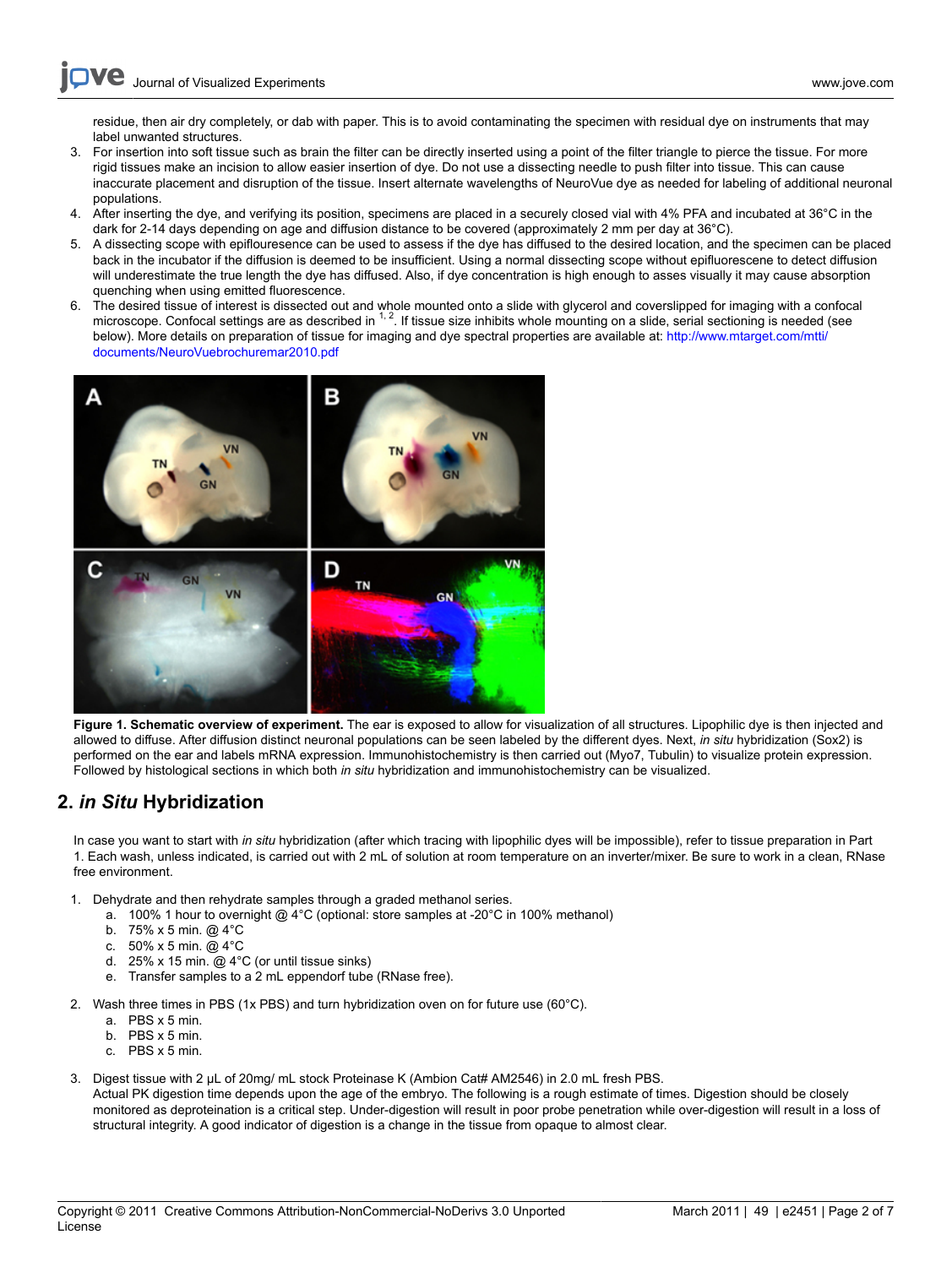| Table 1. Proteinase K digestion time on mouse tissue. |                |  |
|-------------------------------------------------------|----------------|--|
| AGE (embryonic day)                                   | TIME (minutes) |  |
| E8.5                                                  | 6              |  |
| E9.5                                                  | 10             |  |
| E <sub>10.5</sub>                                     | 13             |  |
| E11.5                                                 | 15             |  |
| E <sub>12.5</sub>                                     | 17             |  |
| E14.5                                                 | 18             |  |
| $E16.5+$                                              | $20+$          |  |

- 4. Stop digestion by incubating samples in 4% PFA for 5 min.
- 5. Wash in PBS.
	- a. PBS x 1 min.
	- b. PBS x 5 min.
	- c. PBS x 5 min.
	- d. PBS x 5 min.
- 6. Discard PBS paying special attention to eliminate as much as possible.
- 7. Prehybridize samples: Incubate at 60°C on inverter in 1.8 mL hybridization mix for at least 1 hour. Set IsoTemp heat block to 85°C for future use.
	- a. As one hour nears, denature salmon sperm DNA (Invitrogen Cat No. 15632-011) by incubation at 85°C for 10 min. Set on ice until use.
- 8. After at least 1 hour of prehybridization, add 200 μL denatured ssDNA and approximately 100ng of DIG-labeled riboprobe to each sample. Hybridize overnight at 60°C in hybridization oven.
- 9. Replace hybridization mix with 2 mL 2X SSC. Set IsoTemp heat blocks to 37°C and 70°C for future use.
	- a. Wash with 2X SSC x 10 min. @ 60°C in hybridization oven.
	- b. Wash with 2X SSC x 10 min. @ 60°C in hybridization oven.
	- c. Wash with 2X SSC x 10 min. @ 60°C in hybridization oven.
	- d. Wash with 2X SSC x 60 min. @ 70°C in IsoTemp heat block.

70°C removes any endogenous alkaline phosphatase activity. This is perhaps the most significant step towards reducing background. Part (d) may be broken into two 30 min. washes to minimize damage to tissue.

- 10. Wash with PBS x 5 min. Thaw RNase A enzyme on ice for future use.
- 11. Replace PBS and add 1.0 μL of RNase A Enzyme (Fermentas EN0531 10mg/ mL) x 60 min. @ 37° C in IsoTemp heat block (a 90 min. incubation period is preferred if the probe is highly concentrated).
- 12. Discard PBS/RNase A and wash 4 times.
	- a. 1X wash solution x 10 min.
	- b. 1X wash solution x 10 min.
	- c. 1X wash solution x 10 min.
	- d. 1X wash solution x 60 min. @ 70°C in IsoTemp heat block.
- 13. Incubate in 1X Block Buffer for 1 hour.
	- a. At this time, prepare 2.0 mL of block buffer and 1 μL (1:2000) Anti-Digoxigenin antibody per sample. Invert briefly and let sit at 4°C until use.
- 14. After 1 hour discard block buffer and add 2.0 mL pre-absorbed block buffer + antibody to samples.
- 15. Incubate overnight.
- 16. Discard block solution.
- 17. Wash with 1X wash buffer.
	- a. 1X wash buffer x 5 min.
	- b. 1X wash buffer x 5 min.
	- c. 1X wash buffer for 1 hour x 5-6 changes.
- 18. Wash with 1X wash buffer overnight.
- 19. Rinse with 1X detection buffer for 10 min.
- 20. Transfer samples in detection buffer to well plate.
- 21. Remove buffer and detect with BM Purple (Roche 11442074001) until desired signal strength is obtained (with longer probes this may mean overnight). BM purple is light sensitive cover with foil or a box.
	- Mix BM Purple well before use.
	- Make sure that samples are free floating and not stuck to wells.
	- Check signal after 1 hour.
- 22. Rinse samples with 1X detection buffer in wells x 5 min.
- 23. Image or store samples in 4% PFA at 4°C.

\*Samples can be imaged at this stage and/or after the immunohistochemistry step is added (Part 3 below).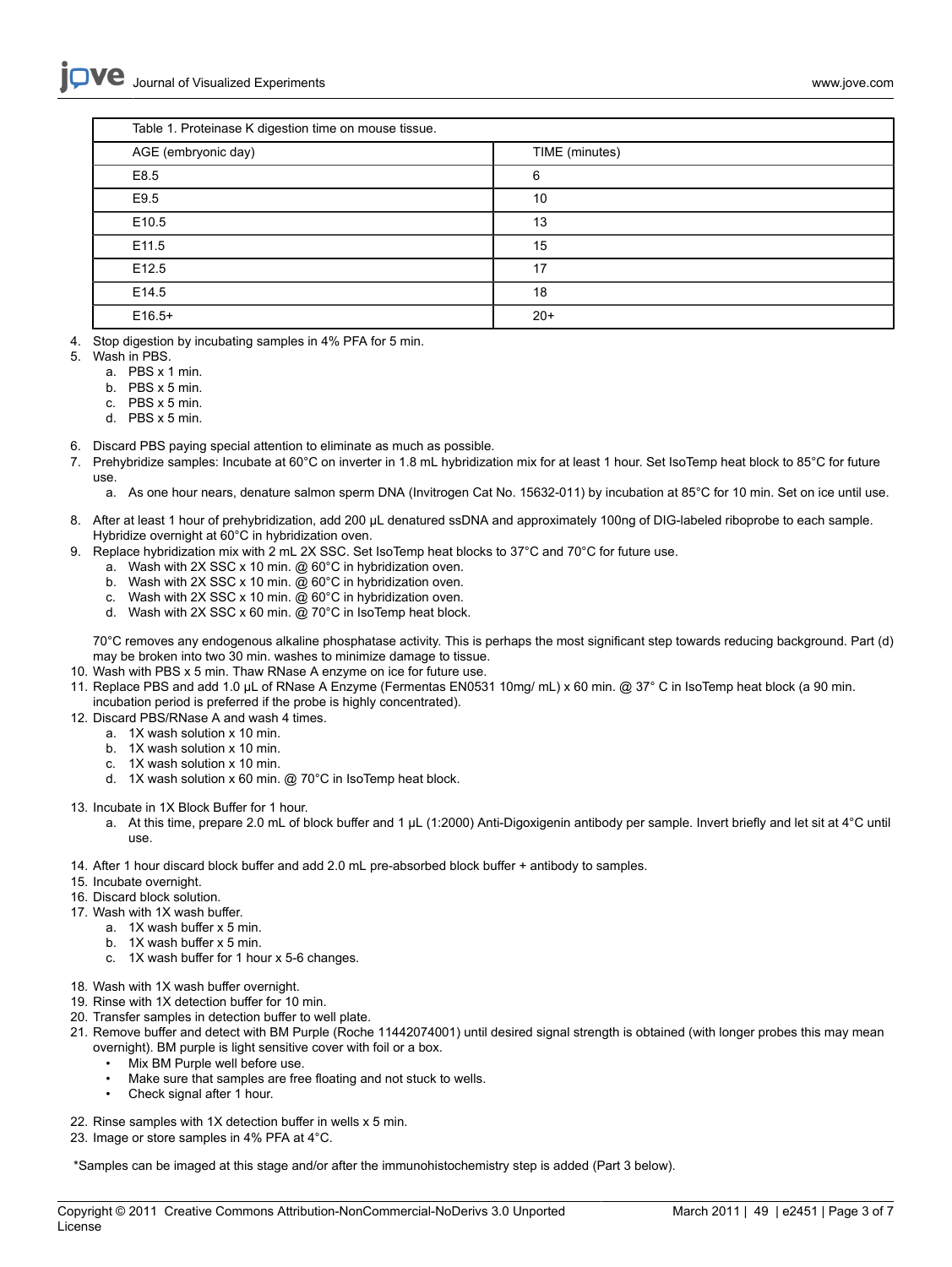Journal of Visualized [Experiments](http://www.jove.com) [www.jove.com](http://www.jove.com)

- Nuclease free water: Mix 1 mL DEPC (Sigma) with 1L sterile ultrapure water. Autoclave.
- 1X PBS: Mix 1 PBS packet (Sigma) in 1L nuclease free water and filter sterilize.
- 1X Wash solution: Mix 450 mL nuclease free water + 50 mL 10x wash solution and filter sterilize.
- Hybridization Mix: 50% Formamide by volume (25 mL); 50% 2X SSC by volume (25 mL); 6% dextran sulfate by mass (3g).
- 1X Detection Buffer: Mix 50 mL 10X detection buffer with 450 mL nuclease free water and filter sterilize.
- 1X Block Buffer: 5 mL 10X Maleic Acid Buffer (Roche buffer set); 40 mL nuclease free water; 5 mL 10X Block Buffer.
- 2X SSC: Mix 50 mL 20X SSC with 450 mL nuclease free water and filter sterilize.
- Graded methanol: Dilute 100% methanol with nuclease free water to 75%, 50%, and 25% concentrations.

### **3. Immunohistochemistry**

Steps 1 and 2 can be omitted if Part 2 was completed. In that case, make sure that all glycerol or other mounting medium is washed off. Note that not all antibodies will still be able to detect their epitope after proteinase K digestion. We have a short list of antibodies that can be used in combination with *in situ* hybridization in mammalian tissue as they retain their specificity (see Table 2).

- 1. Graded ethanol series to rid tissue of lipophilic dyes (if not completed to effect in Part 2): 50% ethanol 5min., 70% ethanol 5 min., 95-100% ethanol overnight or as needed until desired effect, 70% ethanol 5 min., 50% ethanol 5min.
- 2. Rehydrate by incrementally adding PBS in 5-10 minutes.
- 3. Block tissue for 1 hr in 2.5% normal goat serum (NGS) and 0.5% Triton X-100 @ RT on shaker. (1:1 5% NGS:1.0% TritonX-100 in 1x PBS)
- 4. Incubate with primary antibody(s) diluted in block solution 48-72 hrs @ 4°C on shaker.
- 5. Wash with PBS for 1hr x 3 changes.
- 6. Block as in step 3.
- 7. Incubate with secondary antibody(s) diluted in block solution for 12-24hrs @ 4°C on shaker (Alexa Fluor® dyes from Invitrogen were used).
- 8. Wash as in step 5. (Option: counter stain with Hoechst nuclear stain as first wash dilute 10mg/ mL stock 1:2000 in PBS. Follow with 1 hr. washes in PBS x 2-3 changes @ RT on shaker)
- 9. Imaging: Specimens can be imaged at this step with both transmission and epifluorescent microscopy, preferentially using a confocal imaging system for added resolution. To do this we routinely whole mount ears in glycerol using coverslips as spacers to avoid over compression of the tissue. In addition or instead of this whole mount imaging, specimens can be embedded in epoxy resin and serially sectioned for added histological details. To benefit from the combined whole mount/section analysis, avoid bleaching the fluorescent signal in the confocal imaging step.

#### **Solutions**

- Ethanol solutions: Dilute 100% ethanol in distilled water to final concentrations of 50% and 70%.
- Block Solution: 1:1 dilution 5% NGS:1.0% TritonX-100 in 1x PBS (final working concentrations: 2.5% NGS; 0.5% TritonX-100).
- 1X PBS: Mix 1 PBS packet (Sigma) in 1L distilled water.
- 5% NGS: Thaw 2.5 mL NGS and mix with 47.5 mL 1x PBS. Store at 4°C.
- 1.0% TritonX-100: Mix 49.5 mL 1x PBS with 0.5 mL TritonX-100 (leave on shaker @ RT to mix for 1 hour). Store at 4°C.
- Hoechst stain stock solution: Dissolve 10mg Hoechst dye per milliliter of 1x PBS.

| Table 2. Antibodies that work with proteinase K digested tissue. |                                    |                     |  |
|------------------------------------------------------------------|------------------------------------|---------------------|--|
| l Cat #                                                          | Item                               | Vender              |  |
| 25-6790                                                          | Anti-Myosin-VIIA Polyclonal        | Proteus Biosciences |  |
| 25-6791                                                          | Anti-Myosin-VI Polyclonal          | Proteus Biosciences |  |
| 9661                                                             | Cleaved Caspase-3 Polyclonal       | Cell Signaling      |  |
| T7451                                                            | Anti-Acetylated Tubulin Monoclonal | Sigma               |  |
| PRB-238C                                                         | Prox1 polyclonal                   | Covance             |  |

### **4. Histology**

Histology can be introduced after Part 1 to increase resolution of the lipophilic dye tracing in thick whole mounts such as juvenile brains or after completion of Parts 2 or 3. For serial brain sections we recommend the Compresstome VF-700 microtome (Precisionary Instruments Inc., Greenville, North Carolina) to obtain uniform section thickness. Frozen sections are less optimal due to greater dye leakage during the sectioning process<sup>3</sup>. Preparation of serial sections and mounting in glycerol <sup>4</sup> is the preferred method of tissue preparation when whole mounts or surface mounts do not allow adequate visualization of tissue regions of interest. Tissue can also subsequently be embedded in epoxy resin and cut at 1-2 μm thickness using glass or diamond knifes for TEM. When using this technique most immunofluorescence will remain and is even more stable after plastic embedding, however, all lipophilic tracing will be entirely lost at this stage as they dissolve in alcohol and epoxy resin. Take precaution as samples will be light sensitive until they are embedded.

For Compresstome VF-700 microtome sectioning, follow the recommendations of Precisionary Instruments Inc.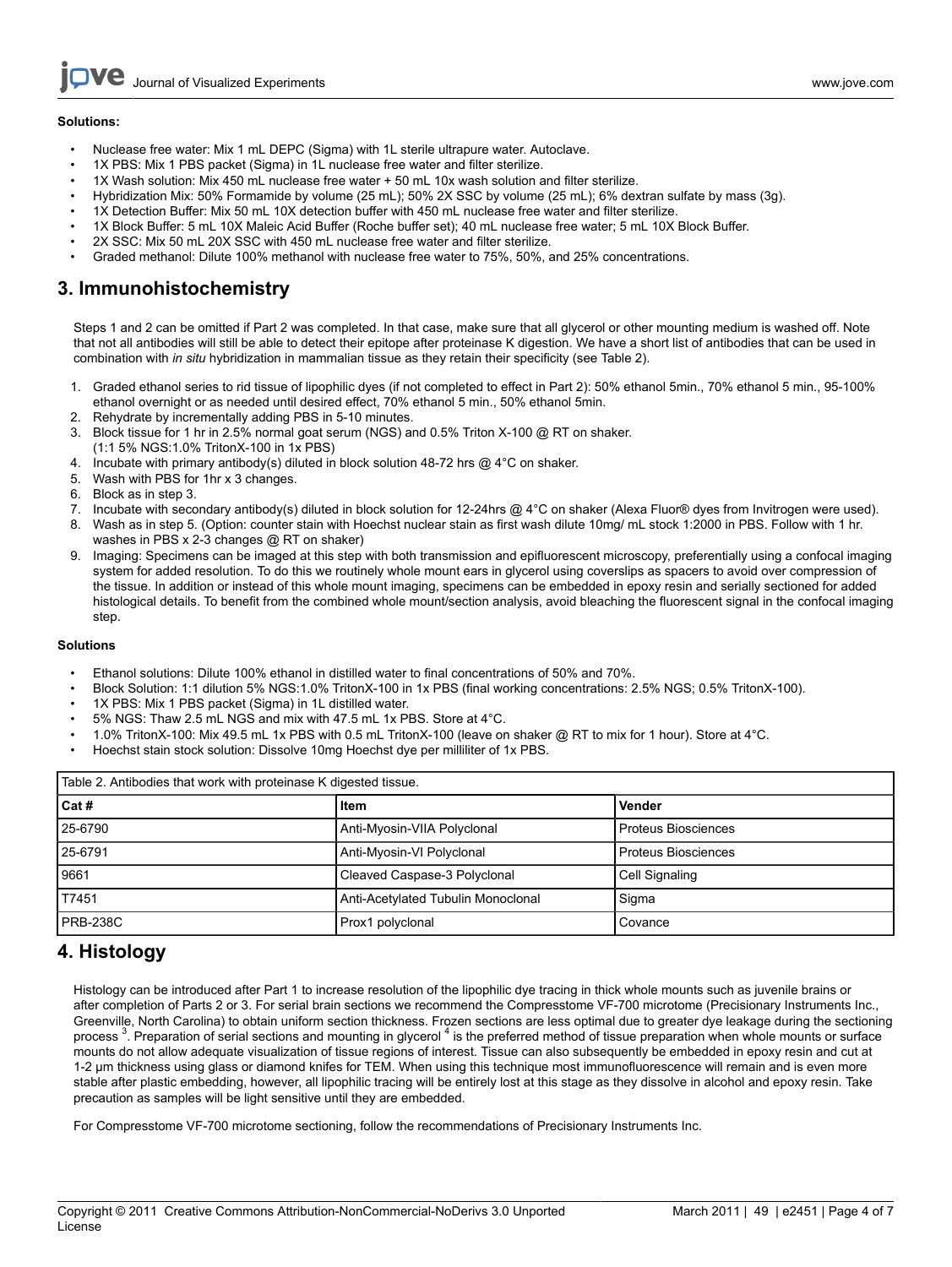### **Epoxy Embedding/Sectioning:**

- 1. Fixation: 2.5% gluteraldehyde/1% PFA in 0.1M phosphate buffer (pH 7.4) 1hr to overnight.
- 2. In a glass sample vial dehydrate tissue: 30% ethanol (5min.), 50% ethanol (5min.), 70% ethanol (5min. to overnight), 95% ethanol (5x 10min. each), and absolute ethanol (5x 10min. each).
- 3. Transitional Solvent: 1:1 absolute ethanol:propylene oxide (PO) for 5 min.
- 4. Solvent: PO only 5x 10min. each.
- 5. Infiltration with resin:
	- a. 1:1 PO:resin overnight on shaker.
	- b. Pour solution with sample(s) into flat embedding mold and leave on counter 4-6 hrs to evaporate PO. Alternatively, remove cap of vial and leave on shaker for 4 hrs (works well with larger tissue).
	- c. Transfer samples to 100% resin for 4 hrs.
- 6. Embed in resin in final mold with label. Polymerize by incubating at 60°C for 24-48 hours.
- 7. Cut block with a razor blade as needed to minimize extraneous resin. Cut 1-2 um serial sections on an Ultramicrotome (an Ultracut E Reichert-Jung was used). Mount and image using epifluorescent microscopy. Optional: Stain a portion of the sections with histological stains (i.e. Stevenel's blue) if desired (realize immunofluorescence will not be sustained in these sections).

### **Solutions**

- Ethanol solutions: Dilute 100% ethanol in distilled water to 30%, 50%, 70%, and 95% concentrations.
- Fixation solution: Mix 2.5 mL 50% Gluteraldehyde, 5 mL 10% Paraformaldehyde, and 42.5 mL 0.1M phosphate buffer pH 7.4 (final concentrations: 2.5% gluteraldehyde; 4% PFA). Store at 4°C.
- Epoxy Resin: Make according to instructions supplied with Poly/Bed 812 Embedding Media/DMP-30 Kit (Polysciences, Inc. #08792-1). Store at -20°C.

### **5. Representative Results**



**Figure 2. Lipophilic dye placement and imaging in a mouse embryo.** Three different wavelength lipophilic dyes were injected and incubated to allow the visualization of the trigeminal nerve (TN), glossopharyngeal nerve (GN), and vagus nerve (VN) central projections. A) Lipophilic dye placement into the peripheral portions of three cranial nerves to allow diffusion to the brainstem for visualization of their central processes. The TN is labled with NeuroVue Red, GN: NeurVue Maroon, and VN: NeuroVue Jade. B) Same mouse as in (A) after incubation. Some diffusion can be seen with brightfield microscopy. C) Same mouse as in (A and B). The hindbrain has been dissected and flat mounted. Some labeling of the central processes of the three nerves labeled can be seen with brightfield microscopy. D) Confocal image of (C). With use of the confocal specific neurons can be seen, and use of three different dyes allows for the assessment of the distribution of each population in relation to the others. Dyes were imaged sequentially. NeuroVue Jade was imaged at an excitation of 488 nm and emission 500-550 nm. NeuroVue Red was imaged at an excitation of 535 nm and emission 550-600 nm. NeuroVue Maroon was imaged at an excitation of 643 nm and emission at 650-700 nm.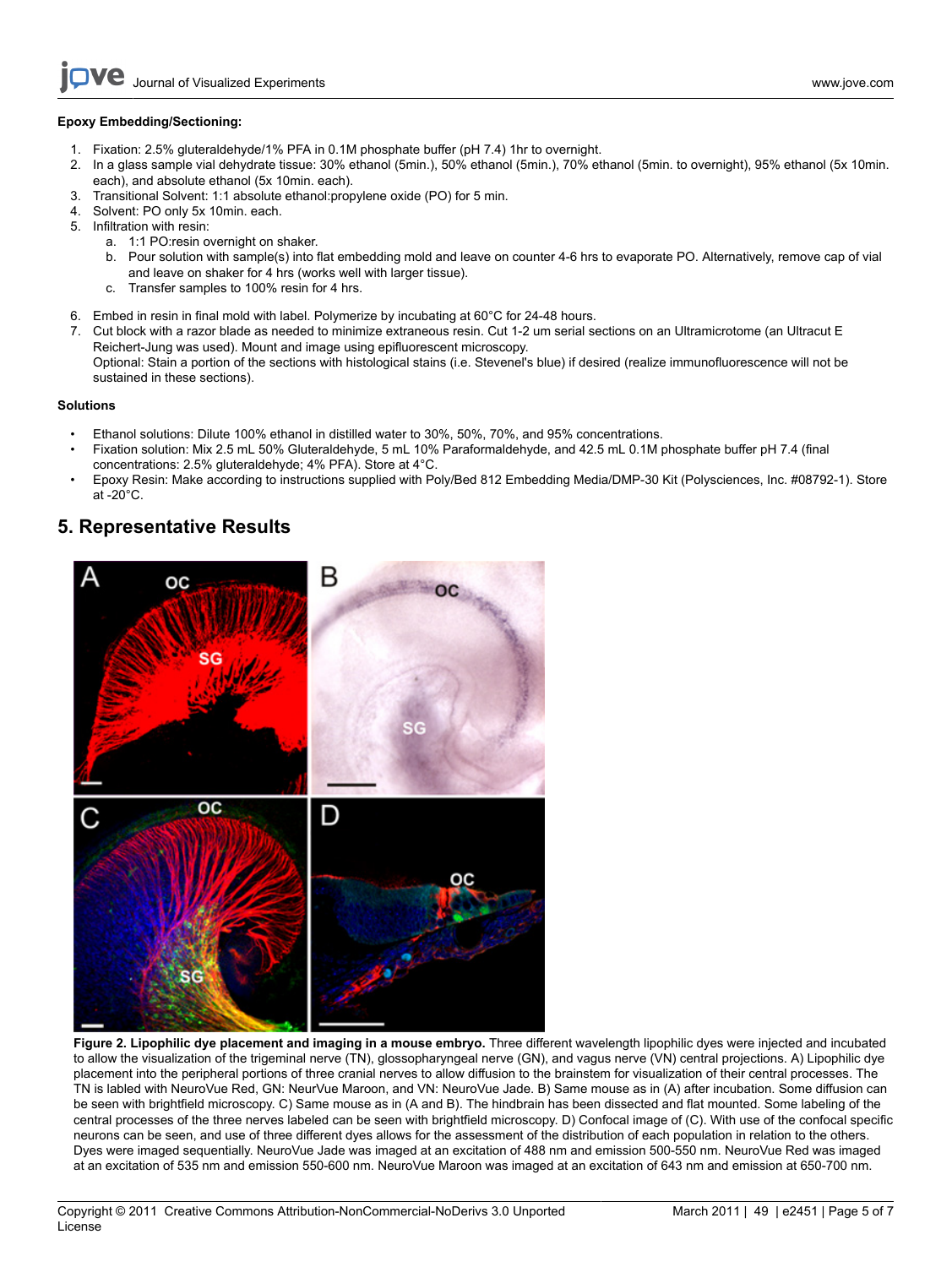# **Journal of Visualized [Experiments](http://www.jove.com)** WWW.jove.com [www.jove.com](http://www.jove.com)



**Figure 3.** Schematic overview of experiment. The ear is exposed to allow for visualization of all structures. Lipophilic dye is then injected and allowed to diffuse. After diffusion distinct neuronal populations can be seen labled by the different dyes. Next, *in situ* hybridization (sox2) is performed on the ear and labels mRNA expression. Immunohistochemistry is then carried out (Myo7, Tubulin) to visualize protein expression. Followed by histological sections in which both *in situ* hybridization and immunohistochemistry can be visualized.

#### **Discussion**

In this video, we demonstrate a method to combine four techniques in order to maximize data collection and cohesiveness by correlating data within a given animal (figure 3). This approach will reduce the amount of breeding and thus time needed to obtain publishable data while improving information about co-localization and correlative effects of mutants. Although embryonic mice were utilized in this video, adult mouse as well as other animals such as chicken, xenopus, and zebrafish can be analyzed using these techniques as well. When using other species proteinase k digestion may need to be altered. Here we use different fluorescing NeuroVue dyes to specifically label up to three neuronal populations of interest. The benefit of these dyes is that they can be used in mutant mice, which may be problematic when relying solely on immunohistochemistry that may or may not be affected by the mutations to be analyzed, and they label neurons retrogradely and anterogradely<br><sup>5</sup>. A recent study has also increased the number of neuron populations that can b . A recent study has also increased the number of neuron populations that can be labeled simultaneously to six  $^2$ . After, the lipophilic dye tracing the same tissue of interest can then be analyzed using *in situ* hybridization, for analysis of gene transcription and can be subsequently analyzed using immunohistochemistry for protein distribution. The latter analysis can be supplemented by detailed histology which can add to the phenotype characterization <sup>6</sup>. This multifactorial analysis has the potential to gain new insights through correlative analysis within the same animal that may otherwise be improbable or at least in need of more extensive protocols and mouse breeding.

### **Disclosures**

Mouse tissue was collected in accordance with the guidelines and regulations set forth by the University of Iowa Institutional Animal Care and Use Committee (ACURF 0804066).

#### **Acknowledgements**

Confocal images were obtained at the University of Iowa Carver Center for Imaging. Funding was provided by an SBIR grant (MH079805) to B.F. Additional support for breeding the mice for this project was provided by NIDCD (5R01DC00559007) to B.F.

### **References**

- 1. Jensen-Smith, H., Gray, B., Muirhead, K., Ohlsson-Wilhelm, B., & Fritzsch, B. Long-distance three-color neuronal tracing in fixed tissue using NeuroVue dyes. *Immunol Invest* 36, 763-789 (2007).
- 2. Tonniges, J. *et al.* Photo- and bio-physical characterization of novel violet and near-infrared lipophilic fluorophores for neuronal tracing. *Journal of Microscopy* (2010).
- 3. von Bartheld, C.S., Cunningham, D.E., & Rubel, E.W. Neuronal tracing with DiI: decalcification, cryosectioning, and photoconversion for light and electron microscopic analysis. *J Histochem Cytochem* 38, 725-733 (1990).